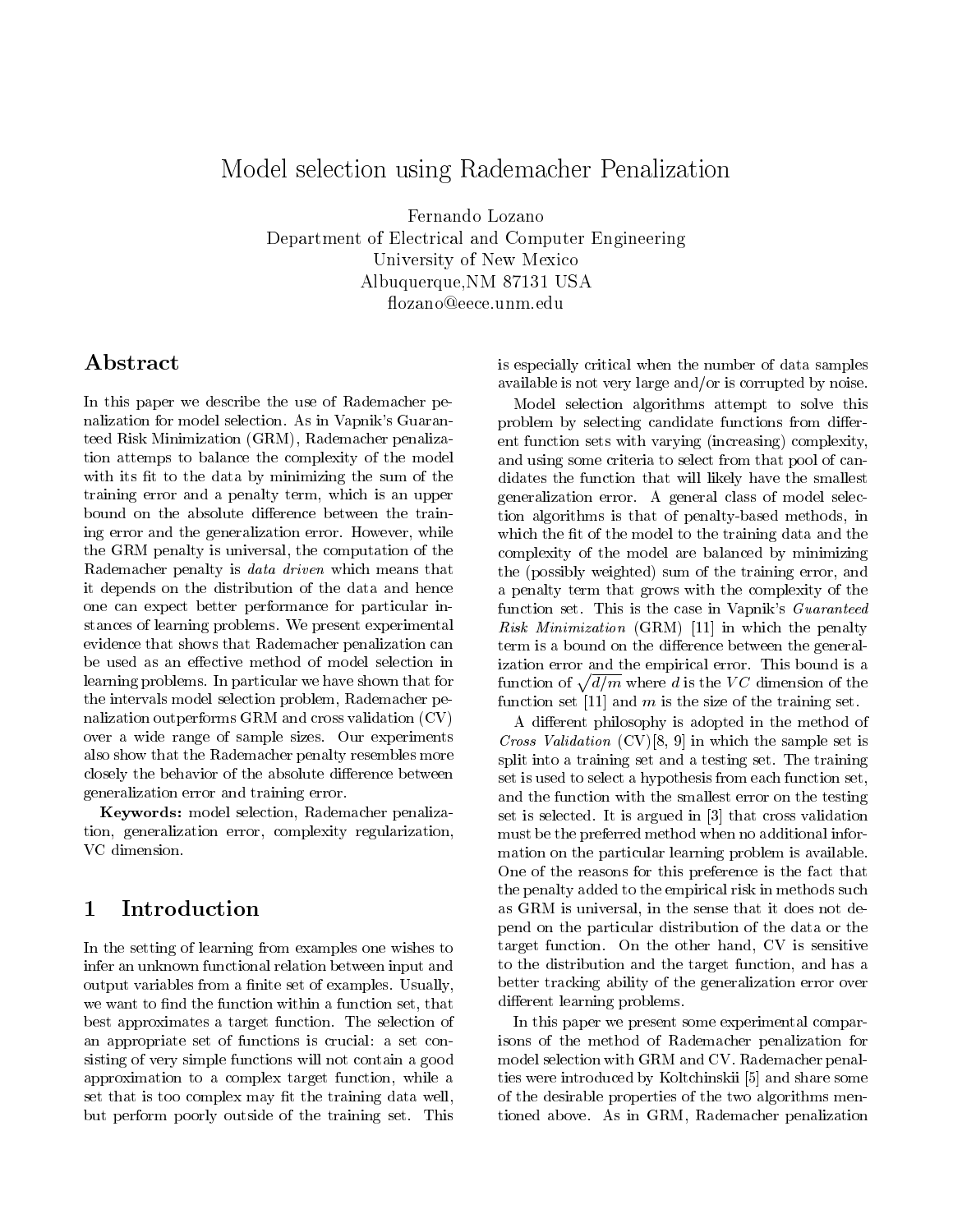computes a bound on the absolute difference between the generalization error and the training error. How ever, the computation of this bound is *data driven*, which means that it depends on the input distribution, and hence one can expect better performance for particular instances of learning problems.

#### $\overline{2}$ **Definitions**

In this section we introduce some definitions and notation that will be used throughout the paper. Most of them follow the notation in [3].

We consider the problem of approximating a boolean function  $f(x) = I_C(x) : X \to \{0,1\}$  where  $(X, \mathcal{A}, P)$  is a probability space (i.e. A is a  $\sigma$ -algebra of sets in X and **P** a probability measure on X), and  $C \in \mathcal{A}$ . <sup>1</sup>

Assume that we are given a nested sequence of hypothesis classes:  $\mathcal{F}_1 \subseteq \mathcal{F}_2 \subseteq \cdots \mathcal{F}_d \subseteq \cdots$  We are interested in finding a function  $h(x)$  within one of the classes  $\mathcal{F}_i$  that best approximates our target function  $f(x)$ , in the sense that it minimizes the generalization error

$$
\epsilon(h) = \mathbb{P}\{h(x) \neq f(x)\} = \int_X I_{\{h(x) \neq f(x)\}}(x) d\mathbf{P} \quad (1)
$$

Most of the times the distribution of the input space is unknown and we are given only a finite set of labeled examples  $S = \{x_i, y_i\}_{i=1}^{\infty}$ . We assume that the input values  $x_i \in X$  are independent and identically distributed (i.i.d) according to **P**, the labels  $y_i$  are assigned by our target function  $f(x_i)$  and are possibly corrupted by noise (the label is flipped with some probability  $\eta \in [0, 1/2)$ .

The usual strategy used to find a function that min $imizes (1)$  is to find the hypothesis within each class that minimizes the training error:

$$
\hat{\epsilon}(h) = \frac{1}{m} \sum_{i=1}^{m} I_{\{h(x_i) \neq y_i\}}(x_i)
$$
 (2)

and use some criteria (provided by a model selection algorithm) to select from this pool of functions the one that is more likely to have a smaller generalization error. We denote the selected function by  $\cdot_d$  where F  $_d$  is the hypothesis class to which this function belongs.

#### 3 Rademacher penalization

The idea behind Rademacher penalization (as well as behind GRM) is to find the complexity  $d$  that minimizes the quantity  $\hat{\epsilon}(h_d) + |\epsilon(h_d) - \hat{\epsilon}(h_d)|$  (where  $h_d$  is the hypothesis returned by the training error minimization algorithm for the class  $\mathcal{F}_d$ ). In this way, we would know that the generalization error achieved with the hypothesis  $h_d$  is close to the minimum training error within that class, and if in addition, the training error is small, this would guarantee a small generalization error. However, we can not compute  $\epsilon(h_d)$  because we do not know the target function  $f(x)$  nor the input distribution P. Thus, we settle for a bound on the quantity  $|\epsilon(h_d)-\hat{\epsilon}(h_d)|$ . It has been shown [11] that for a function class  $\mathcal{F}_d$  with VC dimension d, the following inequality holds with high probability:

$$
\sup_{h \in \mathcal{F}_d} |\epsilon(h) - \hat{\epsilon}(h))| \le \sqrt{d \log m / m} \tag{3}
$$

This inequality gives us a bound that holds uniformly over the whole function class  $\mathcal{F}_d$ , in particular it holds for the function  $h_d$ . This provides the basis for the GRM model selection algorithm, where the optimal complexity is chosen according to the rule:

$$
\tilde{d} = \operatorname{arg\,min}_{d} \left\{ \hat{\epsilon}(d) + \frac{d(\frac{\ln(2m)}{d} + 1)}{m} \left(1 + \sqrt{\left(1 + \frac{\hat{\epsilon}(d)m}{d(\frac{\ln(2m)}{d} + 1)}\right)} \right) \right\}
$$
(4)

Notice that inequality (3) is universal in the sense that it holds for any input distribution, thus we can expect that a bound on the left hand side of (3) that does depend on the input distribution should give us a better approximation to  $|\epsilon(h_d) - \hat{\epsilon}(h_d)|$ . Such data-driven penalty is provided by Rademacher penalization.

Let  $\sigma_1, \sigma_2, \ldots, \sigma_m$  be a sequence of i.i.d. Rademacher random variables independent of the data  $(x_1,\ldots,x_m)$ . The Rademacher penalty of the hypothesis class  $\mathcal{F}_d$  is defined as:

$$
R_m(\mathcal{F}) = \sup_{h \in \mathcal{F}_d} \left| \frac{1}{m} \sum_{i=1}^m \sigma_i I_{\{h(x_i) \neq y_i\}}(x_i) \right| \tag{5}
$$

Our model selection algorithm chooses the hypothesimilar to the rule:  $\alpha$  and  $\alpha$  the rule:

$$
\tilde{d} = \arg\min_{d} \{ \hat{\epsilon}(d) + R_m(\mathcal{F}_d) \} \tag{6}
$$

We argue next that the Rademacher penalty has a number of desirable properties as a complexity penalization term in a model selection algorithm which uses

 ${}^{1}I_{C}(x)$  denotes the indicator function of C: it is equal to one if  $x \in C$ , and equal to zero otherwise.

 $2A$  Rademacher random variable takes values  $+1$  and  $-1$  with probability 1/2 each.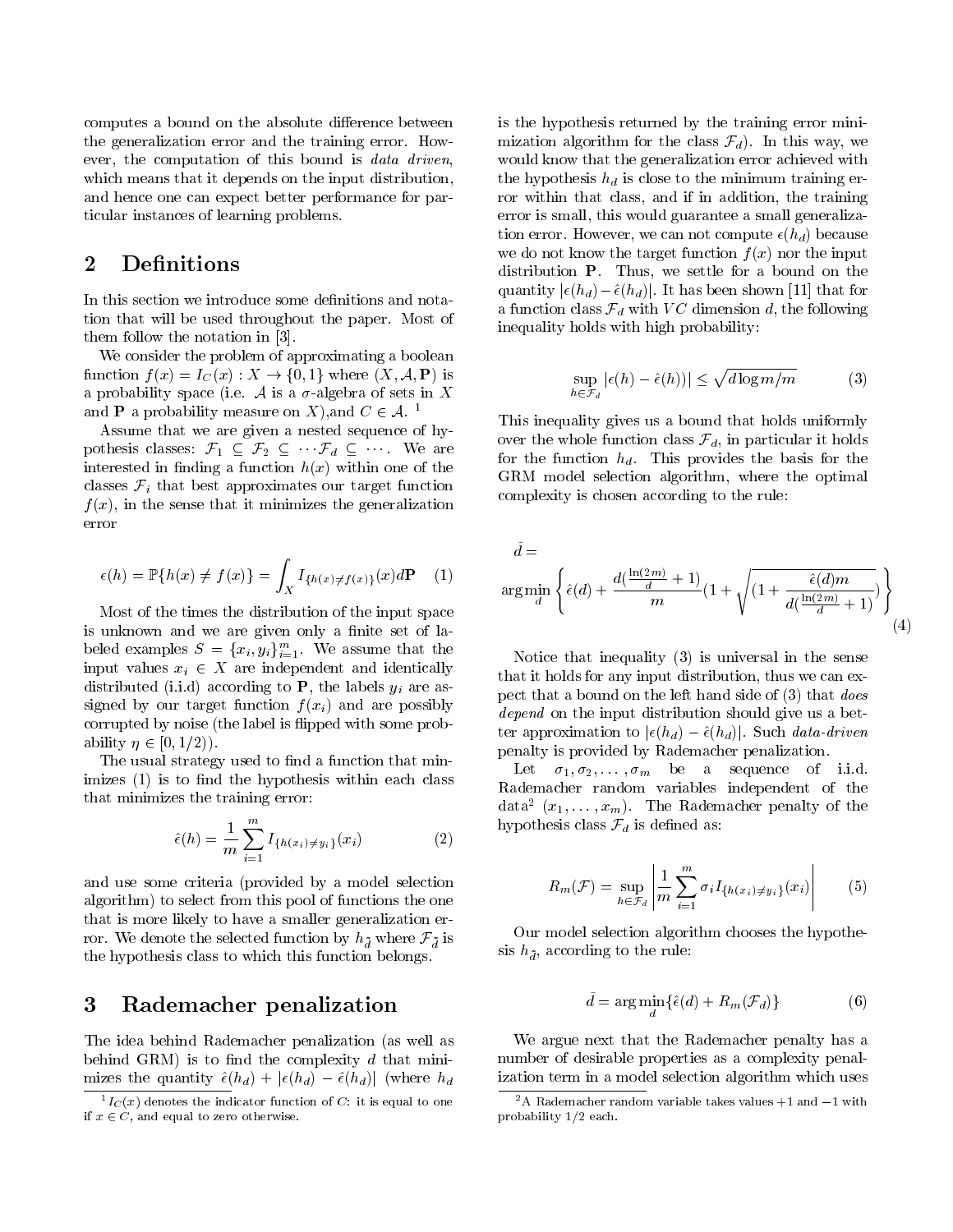training error minimization as the underlying method to select a hypothesis.

The first tool we need is the following lemma, which is drawn from the theory of empirical processes. Let  $-m(v-a)$  =  $-rn\in \mathcal{F}_d$  |  $(v \cdot)$  =  $(v \cdot)/|v|$ , then  $\mathcal{F}_d$ 

**Lemma 1** (Symmetrization inequality)<sup>3</sup>

$$
\mathbb{E}(\Delta_m(\mathcal{F}_d)) \le 2\mathbb{E}(R_m(\mathcal{F}_d))\tag{7}
$$

Notice that the two expectations in inequality (7) are taken over random variables in different spaces, that is, the expectation on the left-hand side is taken over the input sample set  $(x_1,\ldots,x_m)$  while the expectation on the right-hand side is taken over the input samples as well as over the Rademacher random variables  $(\sigma_1,\ldots,\sigma_m).$ 

Thus, if we are able to estimate the expectation of the Rademacher Penalty, we would have a bound on the expectation of the left hand side of inequality (3). Furthermore, if we prove that the values of the random variables  $\Delta_m(\mathcal{F}_d)$  and  $R_m(\mathcal{F}_d)$  are concentrated around their expectations, we would have that a particular value of the Rademacher penalty will upper bound the absolute difference between the training error and the generalization error, with high probability. The following two lemmas due to Koltchinskii [5] give bounds on the probability of the values of these random variables being away from their expectations.

Lemma 2 For all  $\varepsilon > 0$ ,

$$
\mathbb{P}\{\mathbb{E}(R_m(\mathcal{F}_d)) \ge R_m(\mathcal{F}_d) + \varepsilon\} \le e^{-\varepsilon^2 m/2} \qquad (8)
$$

and,

$$
\mathbb{P}\{R_m(\mathcal{F}_d) \ge \mathbb{E}(R_m(\mathcal{F}_d)) + \varepsilon\} \le e^{-\varepsilon^2 m/2} \qquad (9)
$$

**Lemma 3** For all  $\varepsilon > 0$ ,

$$
\mathbb{P}\{\mathbb{E}(\Delta_m(\mathcal{F}_d)) \ge \Delta_m(\mathcal{F}_d) + \varepsilon\} \le e^{-2\varepsilon^2 m} \tag{10}
$$

and,

$$
\mathbb{P}\{\Delta_m(\mathcal{F}_d) \ge \mathbb{E}(\Delta_m(\mathcal{F}_d)) + \varepsilon\} \le e^{-2\varepsilon^2 m} \tag{11}
$$

Therefore, with probability at least  $1 - 2\delta$ , for  $m \geq$  $2/\varepsilon$  -  $\ln(1/\theta)$ ,  $\Delta_m(\mathcal{F})$  and  $R_m(\mathcal{F})$  are within  $\varepsilon$  of their expectations. The idea is then to use one computation of the Rademacher penalty rather than an estimate of its expectation, as the penalty term in our model selection algorithm.

Notice that (5) can be computed, at least in principle. Furthermore, it is shown in [5] that the computation is equivalent to the minimization of the training error on the relabeled data.

Assume that the supremum in (5) can be achieved in the set  $\mathcal F$ . Then, we need to compute:

$$
\max_{h \in \mathcal{F}} \left| \sum_{i=1}^{m} \sigma_{i} I_{\{y_{i} \neq h(x_{i})\}}(x_{i}) \right| = \max(\max_{h \in \mathcal{F}} \sum_{i=1}^{m} \sigma_{i} I_{\{y_{i} \neq h(x_{i})\}}(x_{i}), \min_{h \in \mathcal{F}} - \sum_{i=1}^{m} \sigma_{i} I_{\{y_{i} \neq h(x_{i})\}}(x_{i}))
$$
\n(12)

Define a new set of labels  $z_i$  as the flipping of each original label with probability  $1/2$ . Then it is easy to show that:

$$
\arg \max_{h \in \mathcal{F}} \sum_{i=1}^{m} \sigma_i I_{\{y_i \neq h(x_i)\}}(x_i) = \arg \min_{h \in \mathcal{F}} \sum_{i=1}^{m} I_{\{-z_i \neq h(x_i)\}}(x_i)
$$

and,

$$
\arg \min_{h \in \mathcal{F}} \sum_{i=1}^{m} \sigma_i I_{\{y_i \neq h(x_i)\}}(x_i) = \arg \min_{h \in \mathcal{F}} \sum_{i=1}^{m} I_{\{z_i \neq h(x_i)\}}(x_i)
$$

Therefore, the computation of the Rademacher penalty involves the following steps:

- Flip the label of each sample with probability  $1/2$ to get a new set of labels  $z_i$ .
- Find the function  $h_1 \in \mathcal{F}$  that minimizes the empirical error with respect to the set of labels  $z_i$ .
- Find the function  $h_2 \in \mathcal{F}$  that minimizes the empirical error with respect to the set of labels  $-z_i$ .
- computer in the computer of the computer of the computer of the computation of the computation of the computation of the computation of the computation of the computation of the computation of the computation of the comput  $\left|\frac{1}{m}\sum_{i=1}^m \sigma_i I_{\{y_i\neq h(x_i)\}}(x_i)\right|$  for h for  $h = h_1, h_2$ and select the maximum of these two values as the Rademacher penalty.

Note that the computational complexity of computing Rademacher penalties is at worse the same as that of the training error minimization algorithm that is used to select the hypothesis from each complexity class.

In summary, the bound on  $|\epsilon(h_d) - \hat{\epsilon}(h_d)|$  provided by Rademacher penalization is sensitive to the input distribution. We can think of it also as a measure of the complexity of the hypothesis class: a hypothesis class that is too complex will contain a function that labels correctly most of the relabeled samples resulting in a large value of the Rademacher penalty.

 $3A$  proof of this lemma can be found in [10].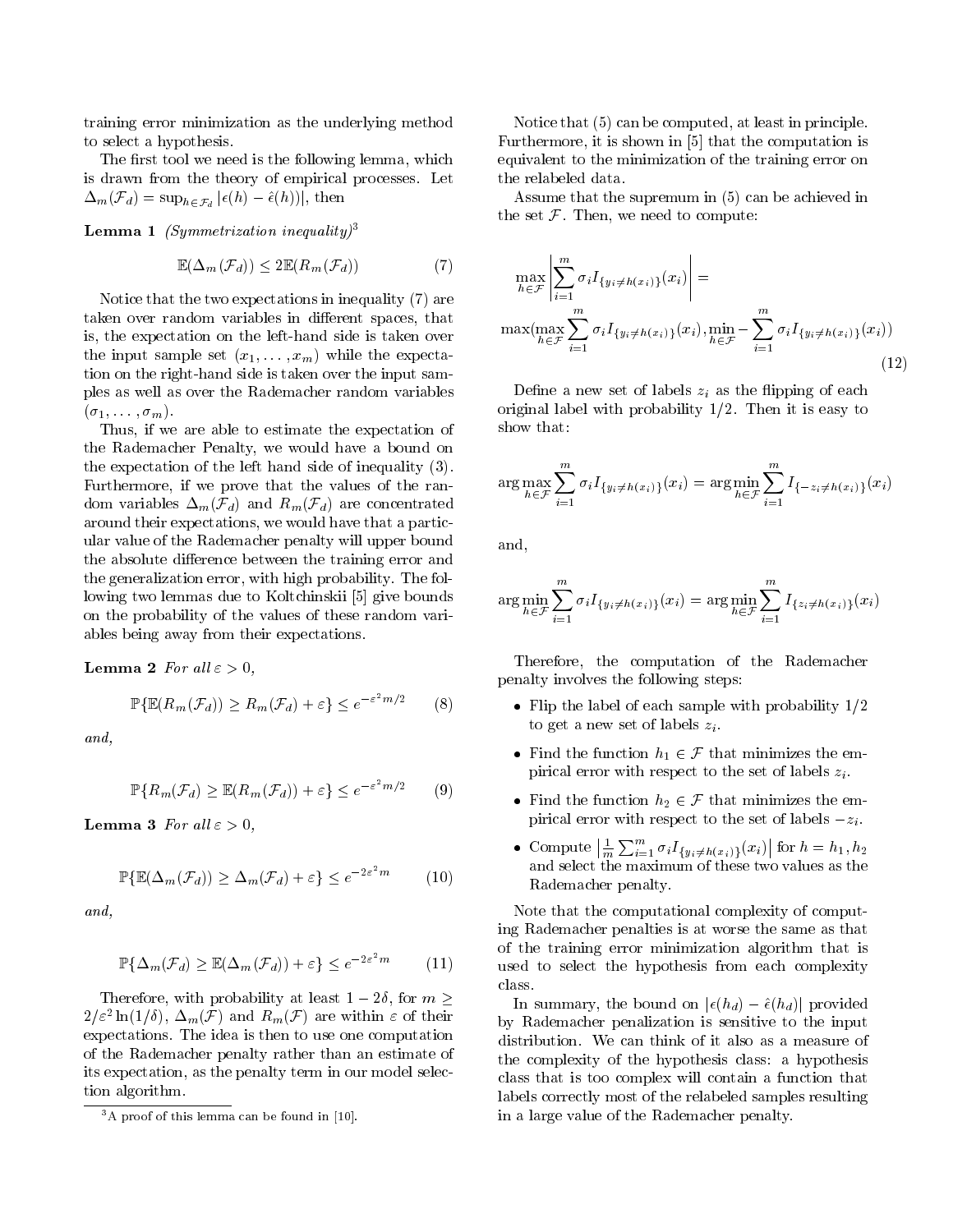

Figure 1: Target function with 6 alternations

#### $\overline{4}$ The intervals model selection problem

In this section we introduce the learning problem used for our experiments. In this problem (referred to as the intervals model selection problem [3]) the input set is the interval [0, 1] and the hypothesis class  $\mathcal{F}_d$  is the class of binary valued functions over  $[0, 1]$  with at most <sup>d</sup> alternations in label. Figure 1 shows an example of a function with 6 alternations.

This is a rare case in which it is possible to find a global minimum of the training error in a reasonable amount of time, as opposed to many learning problems in which finding such minimum is an intractable problem [7, 4, 2, 1]. This makes this problem ideal for analyzing the behavior of our model selection algorithm, since the computation of the Rademacher penalization term requires finding a minimum of the training error with respect to relabeled data and we do not want our results to be obscured by the presence of local mini mums . In addition, since we select the target function, it is very easy to compute the generalization error for a given hypothesis, without resorting to other methods such as Monte Carlo integration which can be very time consuming. In fact, the generalization error can be computed exactly for this problem.

We use for our experiments the algorithm described in [3] that yields a running time that is  $O(m \log(m))$ . This allows us to perform several experiments for different sample sizes, noise rates, and input distributions in a reasonable amount of time4 . Also, we can compare our results with the results reported previously in [3].

#### 5 Experimental results

In this section we present an experimental comparison of the performance of our model selection algorithm with GRM and cross validation on the intervals model selection problem.

In our experiments we use the target function with 100 intervals corresponding to 99 equally spaced alternations in  $[0, 1]$ . The sample sets were generated from the uniform distribution in  $[0, 1]$ , and corrupted with noise rate of  $\eta = 0.2$ .

For CV, a the fraction of samples reserved for testing  $\blacksquare$   $\blacksquare$   $\blacksquare$   $\blacksquare$   $\blacksquare$   $\blacksquare$   $\blacksquare$   $\blacksquare$   $\blacksquare$   $\blacksquare$   $\blacksquare$   $\blacksquare$   $\blacksquare$   $\blacksquare$   $\blacksquare$   $\blacksquare$   $\blacksquare$   $\blacksquare$   $\blacksquare$   $\blacksquare$   $\blacksquare$   $\blacksquare$   $\blacksquare$   $\blacksquare$   $\blacksquare$   $\blacksquare$   $\blacksquare$   $\blacksquare$   $\blacksquare$   $\blacksquare$   $\blacksquare$   $\blacks$ 

For GRM, the complexity selecting rule is not (4) but rather the following rule which was reported to be more competitive for this problem in [3]:

$$
\tilde{d} = \arg\min_{d} \{ \hat{\epsilon}(d) + (d/m)(1 + \sqrt{1 + \hat{\epsilon}(d)m/d)} \} \quad (13)
$$

We start by showing that at least for this problem, the Rademacher penalty tracks more closely than GRM the behavior of the difference  $|\epsilon(d) - \hat{\epsilon}(d)|$ . In figures 2 and 3 we plot the value of the penalty term used by each method as a function of complexity for sample sizes of 1000 and 2000 respectively.

We can observe that in general the Rademacher penalty term resembles more closely  $|\epsilon(d) - \hat{\epsilon}(d)|$ , except for a range of complexities from 0 to approximately 200 in which the GRM curve is closer to the ideal curve. For a smaller sample size both GRM and Rademacher penalization have a very similar behavior in that range. In figures 4 and 5 we plot the penalized errors (training error plus penalty term) for both methods for sample sizes 1000 and 2000. Here again, the Rademacher curve shows a shape much more similar to the generalization error than the GRM curve does. For the larger sample size, the minimum (and hence the complexity selected by the algorithms) is around 100 for both methods. However, for a sample size of 1000, the minimum of the GRM curve has shifted to a smaller value of complexity, while the minimum of the Rademacher curve is still around 100.

Next, we compare the performance of our model selection algorithm to GRM and CV as a function of the sample size. In figure 6 we plot the generalization error of the hypothesis selected by the three methods as a function of the sample size for a range from 50 samples to 2000 samples in steps of 50 samples, averaged over 10 trials of the experiment. We can see that Rademacher penalization outperforms GRM for an initial regime between 50 and 1300, and for larger values of sample size both methods give almost the same generalization error. On the other hand, Rademacher penalization and CV have very similar behavior for sample sizes smaller than 900, and after this value Rademacher penalization outperforms CV. Hence, at least for this problem, Rademacher penalization tracks the other two algorithms in their region of strength, resulting in a better performance over the whole range of sample sizes.

<sup>4</sup>Thanks to Andrew Ng for providing me with a copy of the paper that contains a description of this algorithm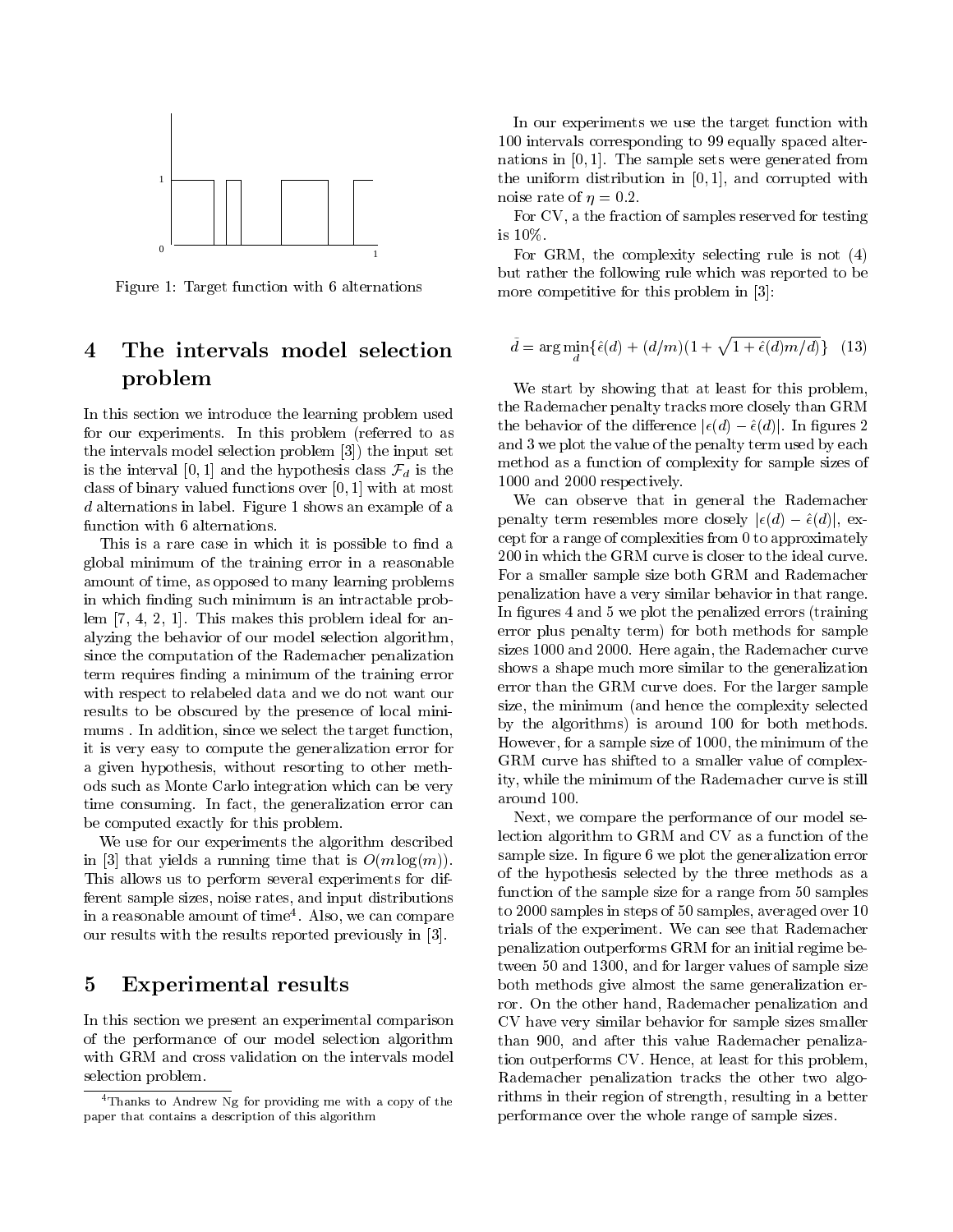

Figure 2: Penalty terms as a function of the complexity <sup>d</sup> for sample size of 1000. The dotted line shows the "ideal" penalty  $|\epsilon(d) - \hat{\epsilon}(d)|$ 



Figure 4: Penalized error as a function of complexity for sample size of 1000. The dotted line shows the actual generalization error of the hypothesis selected from the function class  $\mathcal{F}_d$ 



Figure 3: Penalty terms as a function of the complexity <sup>d</sup> for sample size of 2000.The dotted line shows the "ideal" penalty  $|\epsilon(d) - \hat{\epsilon}(d)|$ 



Figure 5: Penalized error as a function of complexity for sample size of 2000. The dotted line shows the actual generalization error of the hypothesis selected from the function class  $\mathcal{F}_d$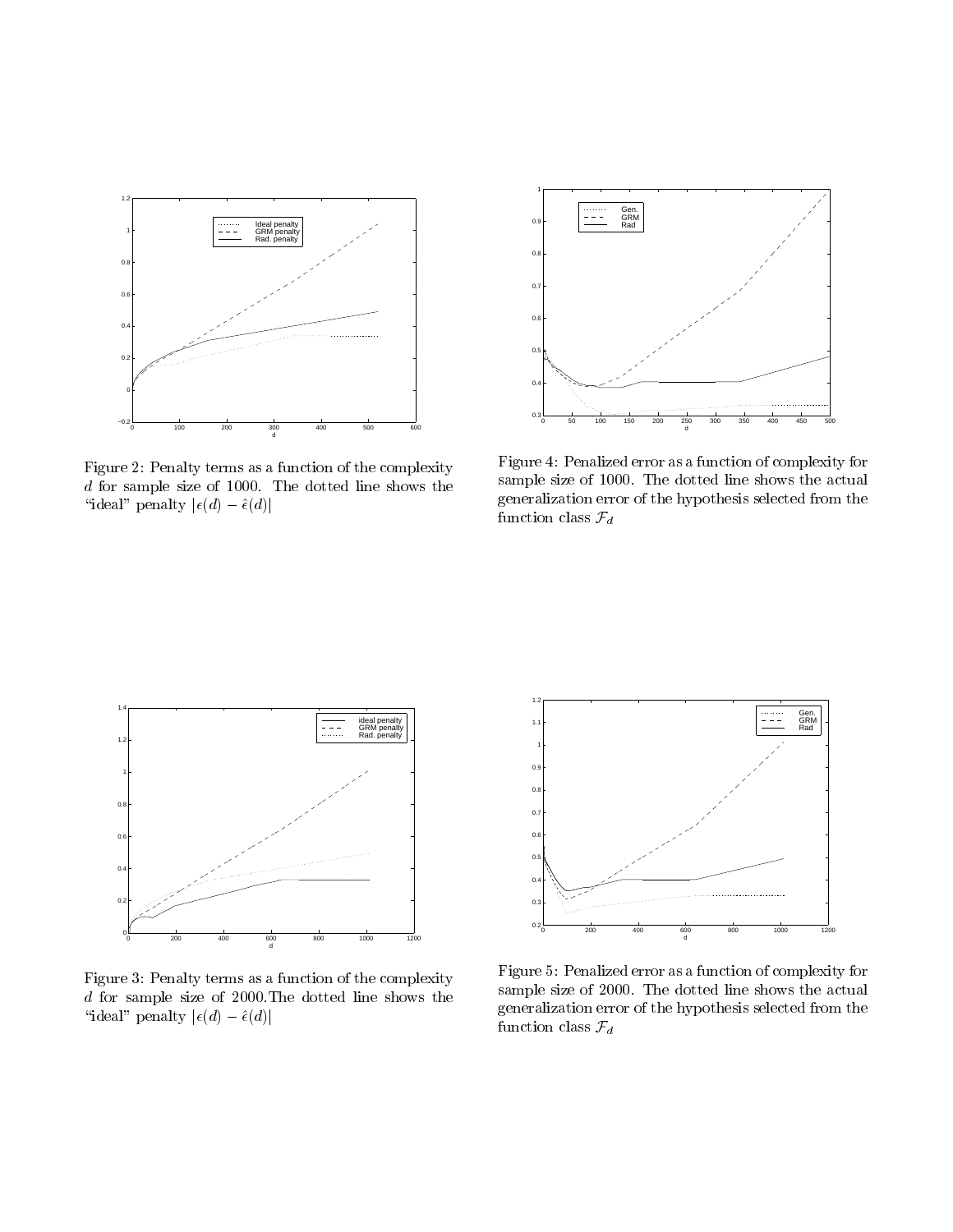

Figure 6: Generalization errors vs. sample size averaged over 10 independent trials.

It is shown experimentally in [3] that the performance of GRM can not be improved by simple tinkering with the model selection rule. For example by multiplying the penalty term in (13) by a constant less than one, the generalization error in the regime of small to moderate sample sizes goes down, but a prize is paid for larger sample sizes where the generalization error becomes larger. Since Rademacher penalization tracks almost exactly GRM in the regime of larger sample sizes, we can conclude that for this problem Rademacher penalization is preferable to GRM. In [3] the authors show that the poorer performance (with respect to the other algorithms considered there) of GRM is due to the fact that the complexity selected by this method approaches very slowly (as the sample size increases) the "correct" value of  $d$ . They wonder if there exists a penalty based algorithm that approaches such value more rapidly than GRM without suffering subsequent overcoding. This is the case of Rademacher penalization, as shown in figure 7 where the value of  $d$  selected by both methods is plotted against the sample size.

We have presented experimental evidence that demonstrates that Rademacher penalization can be used as an effective method of model selection in learning problems. In particular we have shown that for the intervals model selection problem, Rademacher penalization outperforms GRM over a wide range of sample sizes, and would be preferred to both GRM and CV.

Our experiments also show that the Rademacher penalty resembles more closely the behavior of the absolute difference between generalization error and training error. This fact is important when computing the



Figure 7: Complexity selected versus sample size, av erage over 10 trials

sample complexity in learning problems. Experiments in applications of learning to control problems have shown that sample complexities based on Rademacher penalization are much smaller than those computed from standard inequalities [6]

### References

- [1] A. Blum and R. L. Rivest. Training a 3-node neural net is np-complete. In David S. Touretsky, editor, Advances in Neural Information Processing  $Systems I, pages 494–501, San Mateo, CA, 1989.$ Morgan Kaufmann.
- [2] D. R. Hush. Training a sigmoidal node is hard. Neural Computation, 11:1249-1260, 1999.
- [3] M. Kearns, Y. Mansour, A. Ng, and D. Ron. An experimental and theoretical comparison of model selection methods. Machine Learning, 27(1), 1997.
- [4] M. Kearns, R. E. Shapire, and L. M. Sellie. To wards efficient agnostic learning. In Proceedings of the 5th Annual Workshop on Computational Learning Theory, pages  $341-352$ , New York, NY, 1992. ACM Press.
- [5] V. Koltchinskii. Rademacher penalties and structural risk minimization. Submitted to IEEE Transactions on Information Theory, 1999.
- [6] V. Koltchinskii, C. Abdallah, M. Ariola, P. Dorato, and D. Panchenko. Statistical learning control of uncertain systems: It is better than it seems. Preprint, University of New Mexico, 1999.